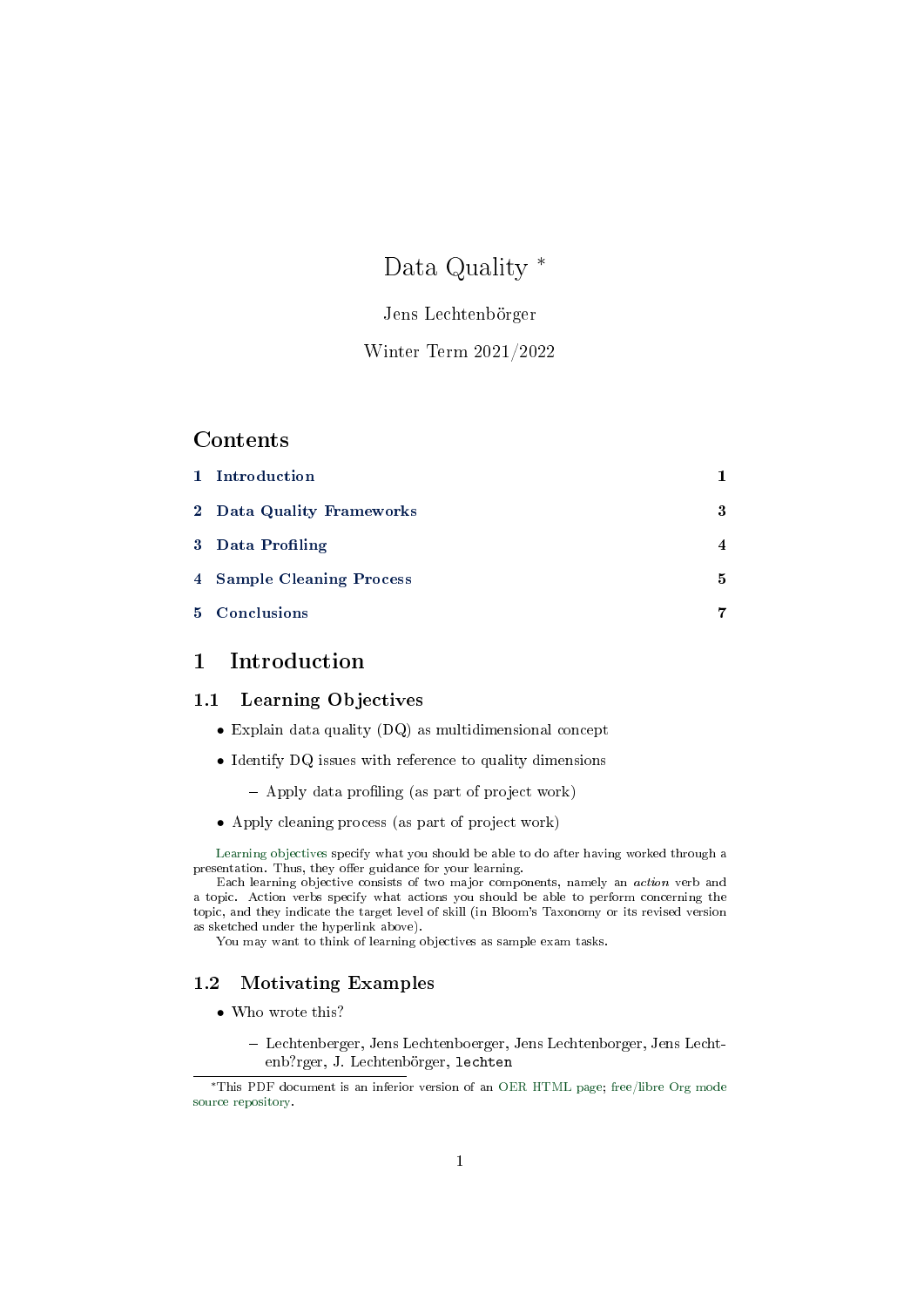• Where?

 Grevener Straÿe 91, Steinfurter Str. 107, Steinfurter Straÿe 109, Leonardo Campus 3, Leonardo-Campus 3

• When?

 $-2020-11-01$ , Nov 1st, 1. November, 01/11, 11/01

These sample values hint at different types of data quality issues. Suppose that such values are recorded in different places at an organization, where a single "correct" value should be used.

Please take a moment to think about the following question, which will be revisited later on: How would you classify the data quality issues concerning the author's name?

The last two address variants indicate a spelling issue, which concerns syntax and may therefore seem easy to resolve based on a dictionary or registry of streets (where we would find "Leonardo-Campus" but not "Leonardo Campus"). With string similarity measures, which are a topic later on, we might identify the correct spelling. (Indeed, when comparing the candidate Leonardo Campus to known street names, Leonardo-Campus will be the most similar match.)

Semantic issues are much harder. Indeed, all shown addresses were part of the author's office location at different points in time (namely, the Department of Information Systems at the University of Münster in Germany). Notably, the office just moved once, while we see four different addresses (with a renumbering of buildings in one street, where "Straße" is used inconsistently in abbreviated form once, followed by a re-assignment of the building to a different street name later on). String similarity does not help here.

Besides simple typos, the examples here point to the lack of standards or conventions. For example, higher data quality would arise, if we answered the following questions ahead of time:

- Which abbreviations do we use?
- What string encoding (e.g., UTF-8)?
- What date format?

Similar considerations apply to data values in general. Data types and integrity constraints of database management systems can enforce some conventions and thereby prevent several types of errors.

#### 1.2.1 An Impressive Example

- See spelling variants for britney spears [corrected by Google](https://archive.google.com/jobs/britney.html)
	- Bottom line: Working with manual user input is challenging

#### 1.3 Why do we care?

- Quotes from [\[Mar05\]](#page-7-0) (2005)
	- 88 per cent of all data integration projects either fail completely or significantly over-run their budgets"
	- $-$  "75 per cent of organisations have identified costs stemming from dirty data
	- $-$  "33 per cent of organisations have delayed or cancelled new IT systems because of poor data
	- $-$  "\$611bn per year is lost in the US in poorly targeted mailings and staff overheads alone"
	- "According to Gartner, bad data is the number one cause of CRM system failure
	- Customer data typically degenerates at 2 per cent per month or 25 per cent annually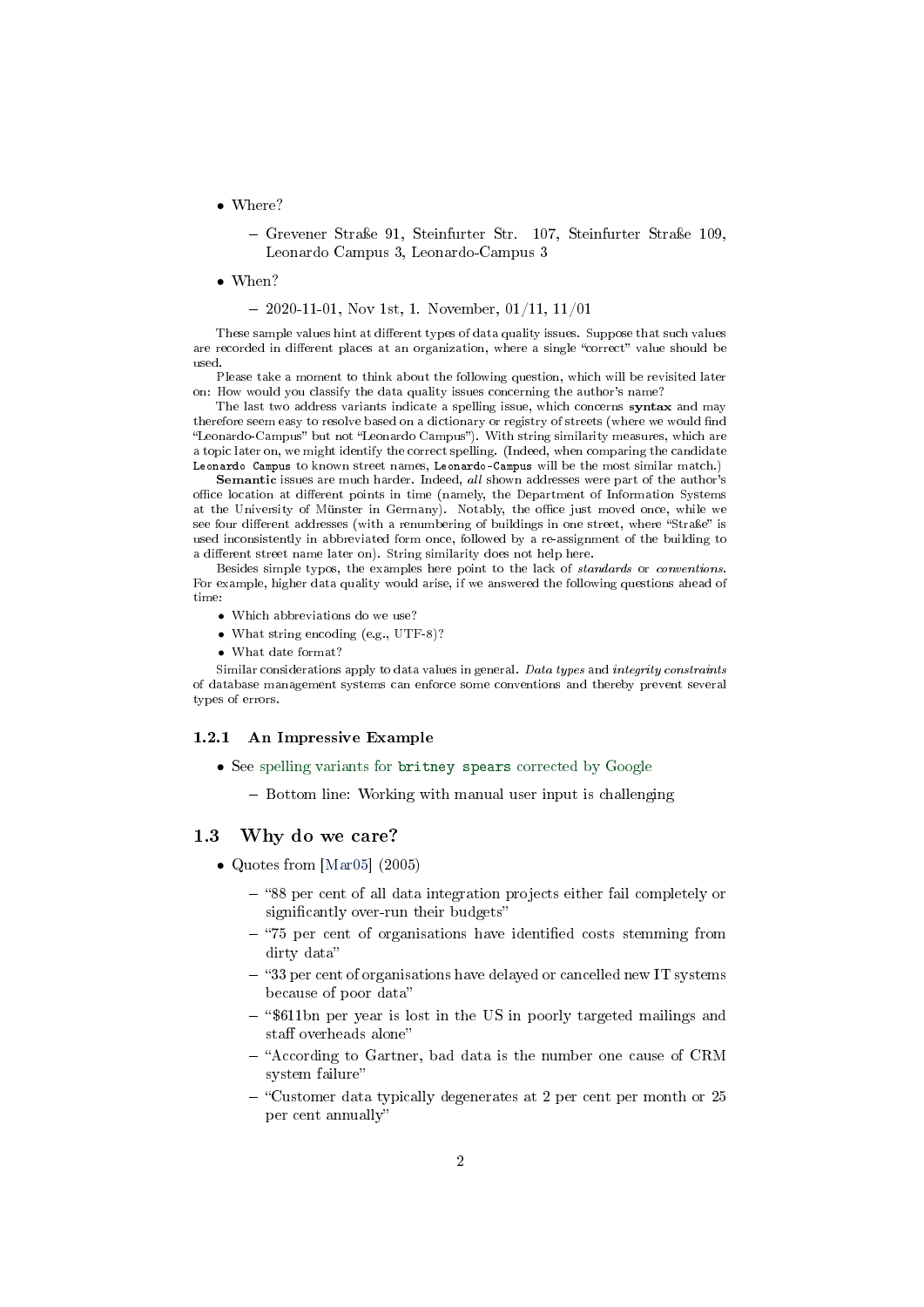### 1.4 Costs of Poor Data Quality

- Attributing costs or assessing impact of poor quality is hard
	- $-$  See [\[HZV11\]](#page-7-1) for four types of costs
		- ∗ Two-by-two matrix
			- · Costs may be direct or indirect
			- Quality affects operational tasks and strategic decisions
		- ∗ E.g., payment errors are direct and operational, poor production planning is indirect and strategic
	- $-$  Negative effects cited in [\[CR19\]](#page-7-2)
		- ∗ According to Gartner in 2018, organisations attribute losses of 15 million USD per year on average
		- ∗ 2016 IBM research estimates total annual losses in US to be 3 trillion USD
		- ∗ According to KPMG 2017 Global CEO Outlook, 56% of CEOs worry about negative impact on their decisions
		- ∗ Compliance risks

# <span id="page-2-0"></span>2 Data Quality Frameworks

#### 2.1 DQ Framework Overview

- $\bullet$  Data quality frameworks offer processes for strategic DQ improvement
- See [\[CR19\]](#page-7-2) for an overview
	- Comparison of twelve DQ frameworks that cover
		- ∗ DQ denition
		- ∗ DQ assessment
		- ∗ DQ improvement
	- Decision guide for organizations
		- ∗ Criteria to narrow down choice of framework

### 2.1.1 Data Quality (DQ)

- "Fitness for use" (with background in quality literature, see [\[WS96\]](#page-7-3))
	- Quality is judged by consumer according to context and purpose
- Lots of data quality dimensions, see [\[Sid+12\]](#page-7-4) for survey
	- $-$  According to [\[CR19\]](#page-7-2), most commonly (going back to [\[WS96\]](#page-7-3)):
		- ∗ Completeness: Sucient breadth, depth, scope for task at hand
		- ∗ Accuracy: Correct, reliable, certied
		- ∗ Timeliness: Age is appropriate for task at hand
		- ∗ Consistency: Same formats, compatible with previous data
		- ∗ Accessibility: Available, or easily and quickly retrievable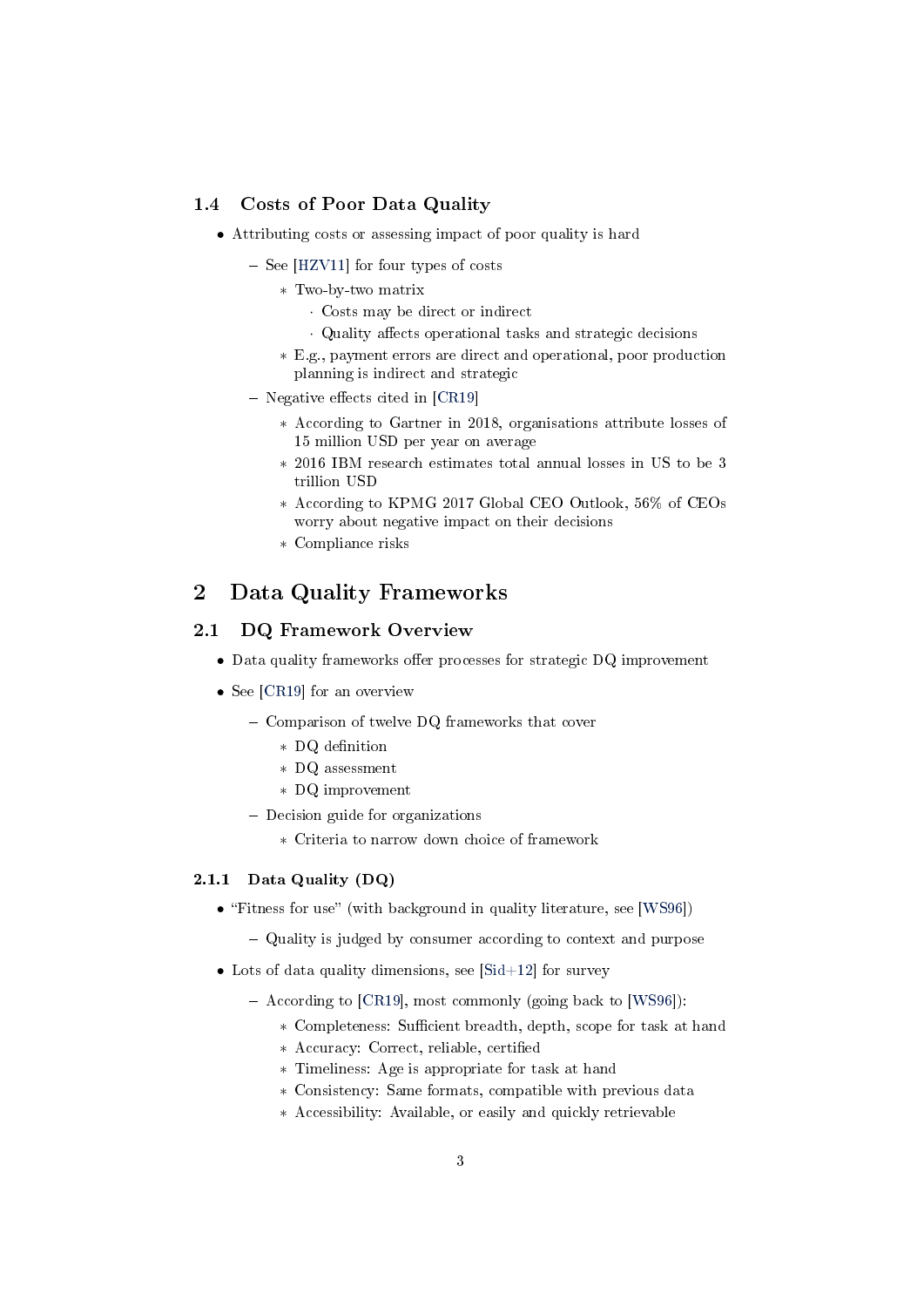As stated here, data quality is a multidimensional concept, for which ultimately data consumers will judge whether the quality of a given data set is fit, or good enough, for their intended use.

In the context of [data examples shown earlier,](#page-0-1) I asked how you would classify some DQ issues. What were your thoughts back then?

Please revisit that slide with the dimensions mentioned here. Which ones are problematic for what purposes? Anything else that comes to mind?

#### 2.1.2 DQ Assessment

- Need metric per quality dimension
	- Subjective, e.g., measurements with surveys among data consumers
	- Objective, e.g., count NULL values, constraint violations, duplicates, or measure number of erroneous decisions

#### 2.1.3 DQ Improvement

- Improve information products
	- $-E.g.,$  de-duplicate data, fill in missing values, standardize, fix errors
		- ∗ See [cleaning process](#page-4-0) later on
- Improve information processes
	- May start from root cause analysis
		- ∗ Why did low-quality data arise?
		- ∗ Change processes to avoid root causes.

# <span id="page-3-0"></span>3 Data Profiling

#### 3.1 Getting to Know Your Data

- See Chapter 3 in [\[HKP11\]](#page-7-5)
	- $-$  Inspect types of attributes
		- ∗ and their statistical properties such as mean, media, mode, quartiles, variance
	- Use visualizations
	- $-$  Along the way, identify data quality issues

### 3.2 Data Profiling Aspects

- $\bullet$  Methodical inspection of data instead of manual "eye-balling"
- See [\[AGN15\]](#page-7-6) for a survey
	- $-$  "Data profiling is the set of activities and processes to determine the metadata about a given dataset.
		- ∗ Single column, e.g., cardinalities, value distributions, data types
		- ∗ Multiple columns, e.g., correlations, topic overlap, duplicates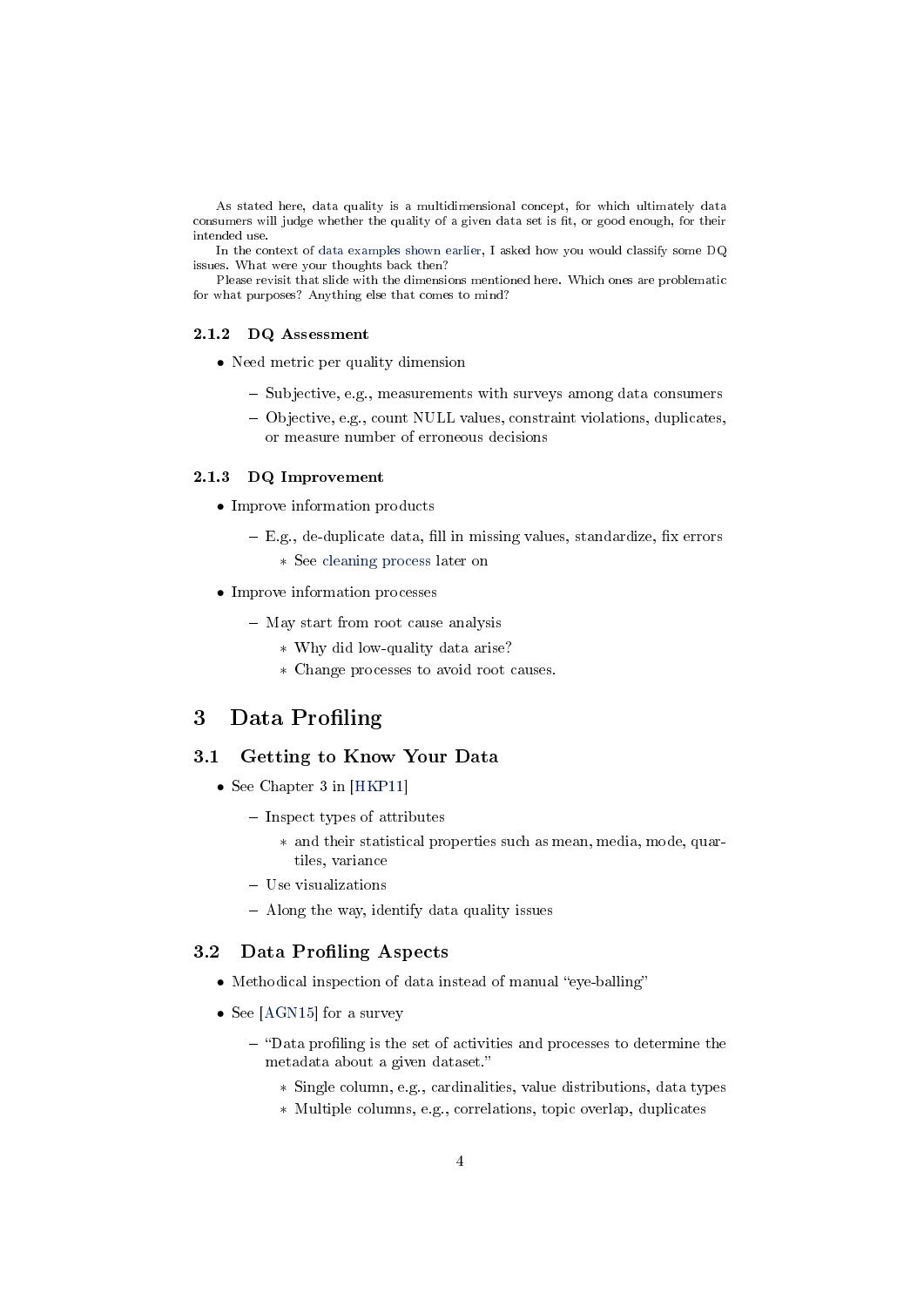- ∗ Dependencies, e.g., (foreign) keys, functional dependencies and their violations
- Aside
	- [SIGMOD 2017 tutorial slides](https://hpi.de/fileadmin/user_upload/fachgebiete/naumann/publications/2017/SIGMOD_2017_Tutorial_Data_Profiling.pdf) based on [\[AGN15\]](#page-7-6)
		- ∗ With lists of industrial and research tools

### 3.3 Talend Open Studio for Data Quality

- $\bullet$  Sample tool with data profiling capabilities
	- Java, free/libre and open source (Apache License, Version 2.0)
	- [Project at SourceForge](https://sourceforge.net/projects/talendprofiler/)
- See [user's guide for sample analysis results](https://help.talend.com/reader/8taYQkblNoWRWJGmRtNq3g/iLaueZ1rs~0HidfQUN1sOQ)

# <span id="page-4-0"></span>4 Sample Cleaning Process

Kimball, Dealing with Dirty Data, DBMS, 1996

- [Process description](https://web.archive.org/web/19990209061653/http://www.dbmsmag.com/9609d14.html)
	- Six steps, may be part of ETL process
		- 1. Elementizing
			- ∗ Split non-atomic values, e.g., names, addresses, dates (recall [initial examples\)](#page-0-1)
				- · [Regular expressions](https://oer.gitlab.io/misc/Regular-Expressions.html) may help
		- 2. Standardizing (next slides)
		- 3. Verifying
			- ∗ Check whether elements are mutually consistent, e.g., ZIP code 48149 cannot be in Bavaria (08. . . , 09. . . )
			- ∗ Integrity constraints
		- 4. Matching
			- \* Check whether "equivalent" element does already exist; if yes, augment with new information (subsequent slides)
		- 5. Householding
			- ∗ Try to group elements, e.g., married couples
		- 6. Documenting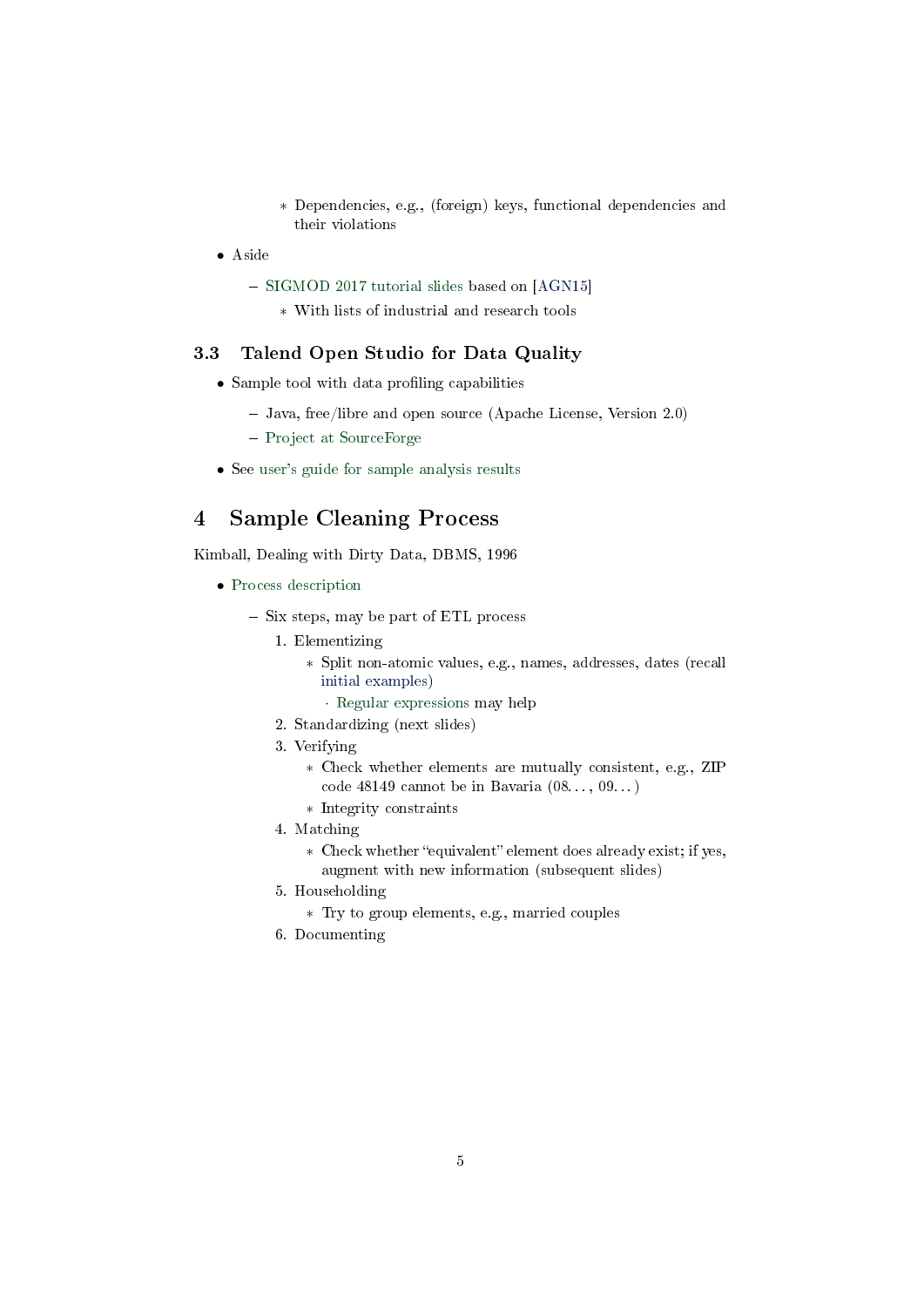## 4.1 Standardizing (1/2)

• Consider "gender"

|       | - Varying source representa- |
|-------|------------------------------|
| tions |                              |

- ∗ Possibly "real" values mixed with salutations, academic titles
	- · Possibly all of
		- male/female/diverse/etc.,
		- $m/w$ ,  $m/f$ ,
		- Mann/Frau,

| Herr/Frau/Firma,           |            |        |             |         |            |
|----------------------------|------------|--------|-------------|---------|------------|
| $Dipl$ $Ing$ ,             | Dr.        | Lookup | Data Source | Source  | TargetCode |
|                            |            |        | S1          | unknown |            |
| Prof., ?, unknown,         |            | S1     | female      |         |            |
| NULL                       |            |        | S1          | male    | 2          |
| . Use profiling results    |            |        | S1          | diverse | 3          |
| (e.g., count distinct,     |            |        | S2          |         |            |
| histogram)                 |            |        | S2          | m       | 2          |
| - Define convention, e.g.: |            |        | $^{\rm S2}$ | ?       |            |
|                            |            |        | S2          | NULL    |            |
| $\ast$<br>TargetCode       | TargetName |        | S3          |         | 2          |
|                            | unknown    |        | S3          | 2       |            |
|                            | female     |        | $\cdots$    | .       | .          |
| 2                          | male       |        |             |         |            |
|                            |            |        |             |         |            |

- 3 diverse
- May use lookup table
	- ∗ Data type of column Source?
	- ∗ Join source data with lookup table
		- · Beware of NULLs!
	- ∗ View or ETL process to produce target data

### 4.2 Standardizing (2/2)

- NULL values are related to the completeness dimension of DQ
- Avoid NULL values, explicitly represent degree of knowledge
	- Three types of NULLs
		- ∗ Not existing (inapplicable); no incompleteness issue
		- ∗ Value exists for sure, but we don't know it; incomplete
		- ∗ We don't know whether a value exists; unknown whether incomplete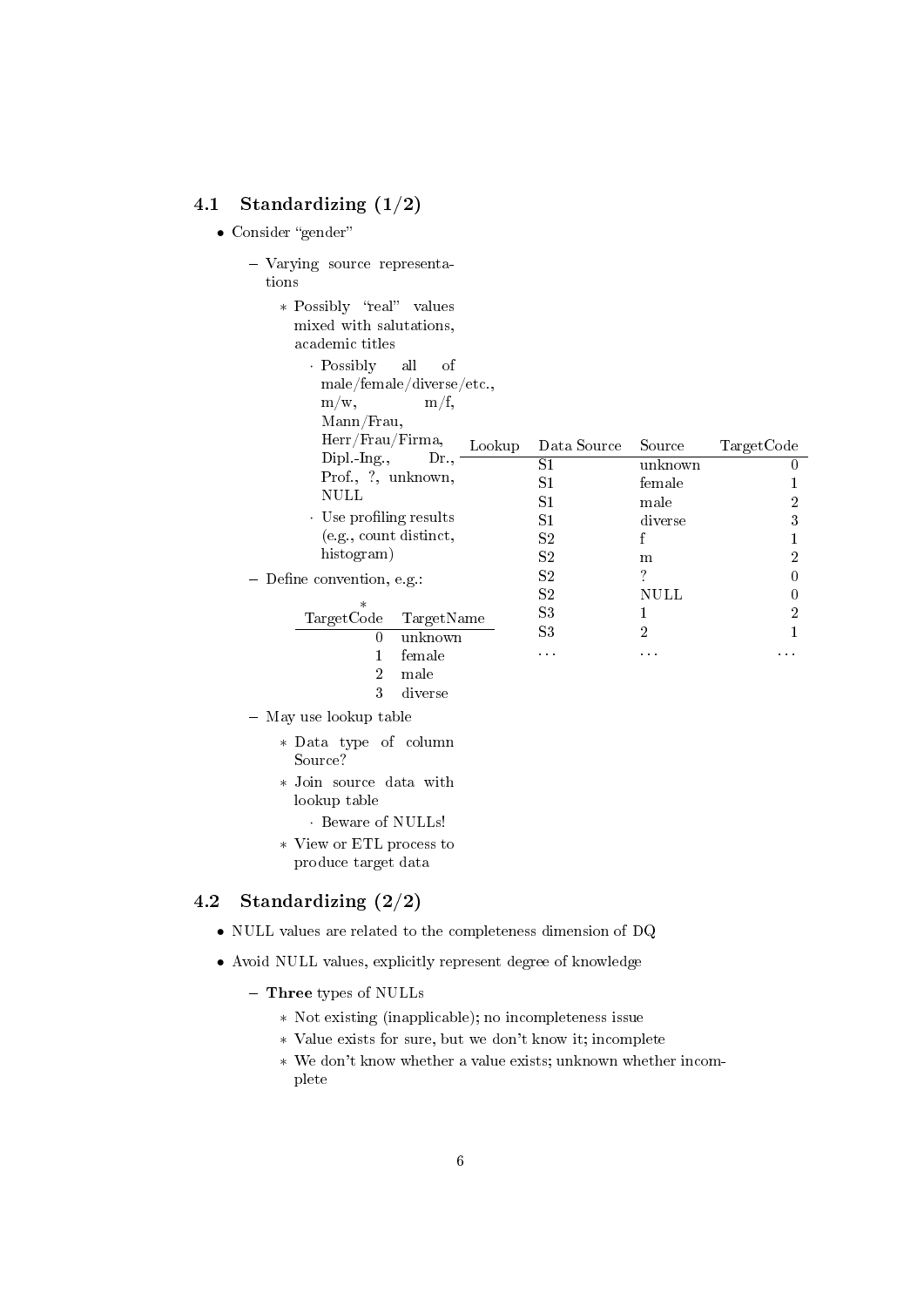| TD. | – Name             |        | Surname Birthdate | - E-Mail                                  |
|-----|--------------------|--------|-------------------|-------------------------------------------|
|     | 1 John             | Smith  |                   | $03/17/1974$ smith@abc.it                 |
|     | 2 Edward           | Monroe |                   | $02/03/1967$ NULL (does not exist)        |
|     | 3 Anthony          | White  |                   | $01/01/1936$ NULL (existing but unknown)  |
|     | 4 Marianne Collins |        |                   | $11/20/1955$ NULL (not known if existing) |

(Source: [\[SMB05\]](#page-7-7))

### 4.3 Matching

- Matching  $=$  object identification  $=$  duplicate detection
	- $-$  Matching is easy for exact duplicates or with "real" keys (e.g., social security number)
		- ∗ For computers at least; see [this challenge for human beings](https://flic.kr/p/5ELLbe)
	- $-$  Otherwise, need quasi-identifiers
		- ∗ Groups of attributes, possibly with similarity matching for probabilistic matching
		- ∗ E.g., name, date of birth, and address in presence of spelling mistakes

### 4.3.1 Matching Outlook

- Finding of similar items to be revisited in several sessions
	- More efficient approaches than naive comparison of all pairs with quadratic complexity?
	- $-$  Measures/metrics for similarity?
- Afterwards, data fusion is necessary
	- $-$  Given duplicates, create single object representation while resolving conflicting values

# <span id="page-6-0"></span>5 Conclusions

### 5.1 Summary

- Data quality
	- is a pressing topic in practice,
	- $-$  is a multidimensional concept,
	- can be improved with cleaning steps (e.g., as part of ETL processes),
	- is the focus of data quality frameworks for strategic approaches.